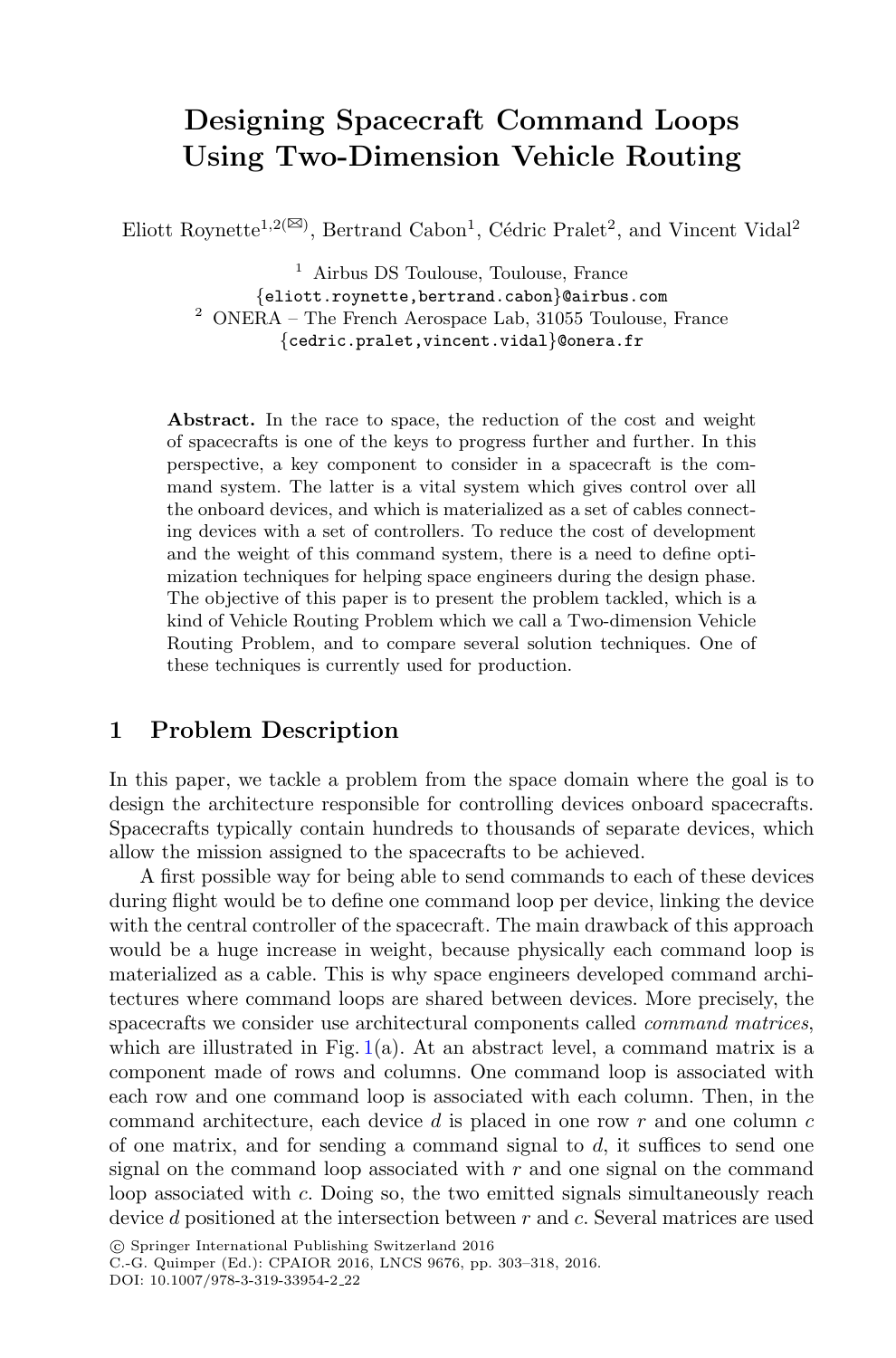instead of a single one mainly due to power and resistance constraints (placing too many devices on a single loop would generate too much resistance, reducing or destroying the functionality of the circuit). On real spacecrafts, command matrices typically range from size  $2 \times 2$  to size  $8 \times 16$  or even  $16 \times 16$ .

The main advantage of this command matrix architecture is that command loops, and therefore cables, are shared between devices. This reduces the weight and cost of the spacecraft. However, one difficulty is that for spacecraft reliability issues, some *segregation constraints* between devices must be satisfied, meaning that some devices are not allowed to be placed on the same row or on the same column of a command matrix. For instance, spacecrafts are often composed of sets of redundant devices, and the latter must not share a common command loop so that in case of failure of one loop, at least one device is still available. As a result, designing the placement of devices inside command matrices quickly becomes a combinatorial task.

Another feature of such an architecture is that each row (resp. each column) of a command matrix only defines the set of devices present on the command loop associated with that row (resp. with that column). On this point, one must also decide on the order of traversal of these devices by a physical cable, with the objective of minimizing the required cable length. For example, in Fig.  $1(b)$  $1(b)$ , devices  $d_4, d_3, d_7, d_8$  placed in row 2 of command matrix 1 are traversed in order  $[d_3, d_7, d_8, d_4]$  in the physical command loop. Similarly, devices  $d_2, d_6, d_9$  placed



<span id="page-1-0"></span>**Fig. 1.** Architecture for commanding devices: (a) allocation of positions in command matrices to a set of devices numbered from  $d_1$  to  $d_9$ ; (b) command loops physically used onboard the spacecraft; command loops associated with rows and columns are depicted using solid lines and dashed lines respectively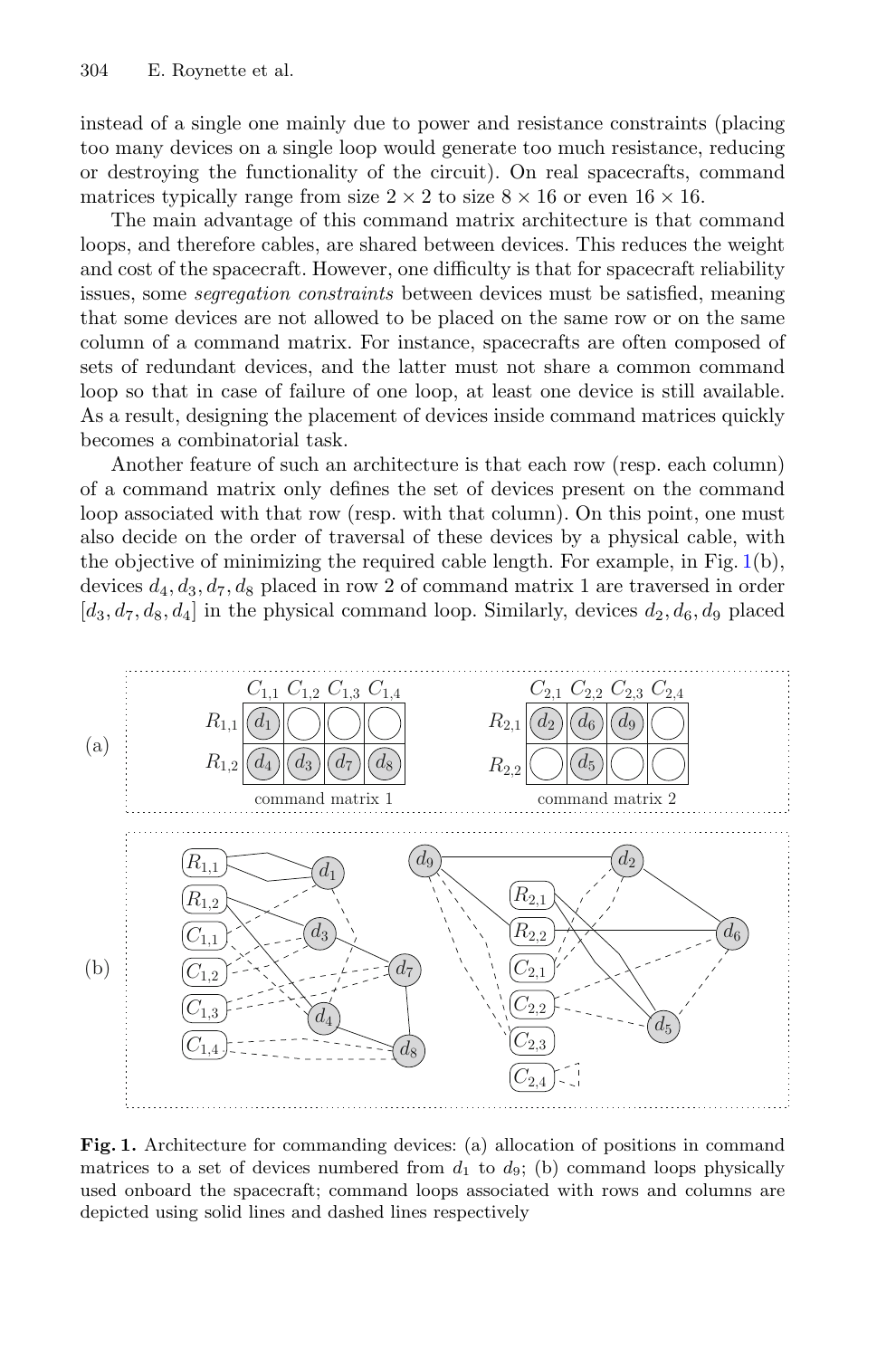in row 1 of command matrix 2 are traversed in order  $[d_9, d_2, d_6]$  by the cable associated with the command loop of this row.

The design problem considered in this paper consists in placing devices in command matrices and in deciding on the order in which these devices are traversed by cables, while satisfying segregation constraints and minimizing the total length (or weight) of cables used. In other words, the goal is to produce solutions such as the one depicted in Fig. [1.](#page-1-0) Also, in the problem we consider, the physical placement  $(x, y, z)$  of each device onboard the spacecraft is an input, as well as the length of a direct cable linking any two devices. In practice, this physical placement is produced based on other concerns such as thermal constraints or assembly constraints.

In the former approach used prior to this work, the problem was tackled using a two-step procedure, with (1) the dispatch of devices onto matrices, based on a genetic algorithm which tries to group devices which are near from each other in the spacecraft, and (2) the optimization of each order of traversal of devices in each command matrix, based on an home-made Traveling Salesman Problem (TSP) solver using Constraint Programming technology. This paper describes the new techniques developed to solve the problem based on a more global perspective. These new techniques have already been applied to one spacecraft which is currently active and to eight spacecrafts which are currently being built. From an industrial point of view, they led to a 15 % improvement in cable weight, and they allowed to reduce computation times to solve this problem from several days to a few hours.

The rest of the paper is organized as follows: the problem is first related to existing work (Sect. [2\)](#page-2-0), then an integer linear programming formulation is proposed (Sect. [3\)](#page-3-0), approximate search schemes are described (Sect. [4\)](#page-7-0), and finally experimental results on realistic instances are provided (Sect. [5\)](#page-12-0).

## <span id="page-2-0"></span>**2 Problem Analysis**

The command architecture design problem considered can be related with the design of electronic devices, which contain several electronic components which must be linked with a controller or with a power source. One key difference here is that the topology considered for spacecrafts is very different from that of electronic devices, as well as the architecture choice.

In another direction, the command architecture design problem can be related to *Vehicle Routing Problems* (VRPs [\[8\]](#page-15-0)). In a VRP, the inputs are a set of customers placed at some positions and a set of vehicles placed at depots, and the goal is to find vehicle tours which start and end at depots, which visit all customers once, and which minimize the sum of the length of vehicle tours. In our design problem, devices can be seen as customers and each row (resp. each column) of a command matrix can be seen as a vehicle whose tour is the command loop of that row (resp. of that column). For each matrix, there is one depot per row and one depot per column. As these depots may be placed at different locations in the physical architecture of the spacecraft, the problem is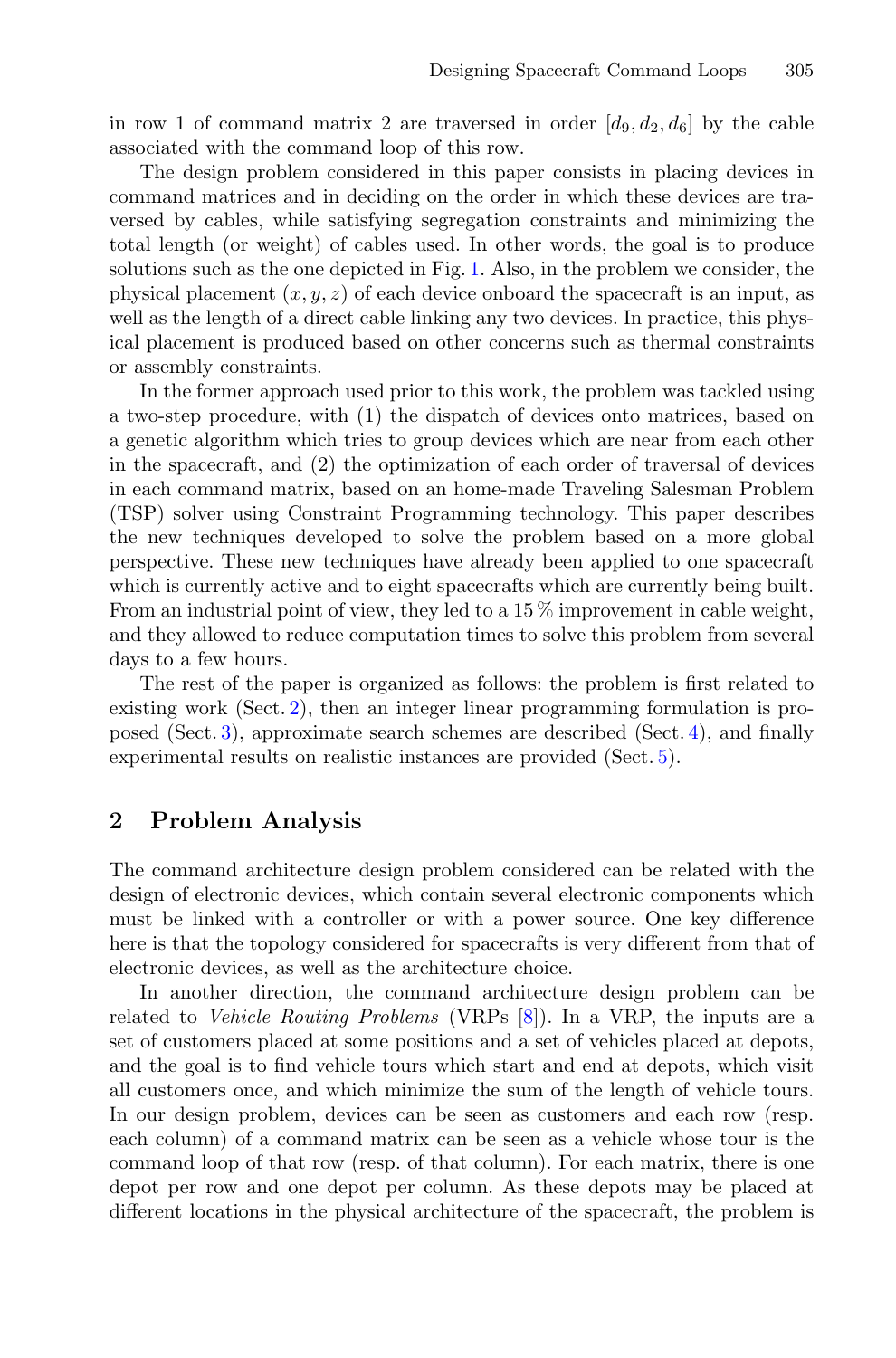actually a kind of *Multi-Depot Vehicle Routing Problem* (MDVRP). Moreover, as each loop associated with a row (resp. a column) cannot traverse more devices than the number of columns (resp. the number of rows) in a matrix, the problem can be related with the *Capacitated Vehicle Routing Problem* (CVRP), where vehicles have a limited capacity.

However, the design problem to solve has several differences with classical forms of VRPs. The first difference is that some devices (some customers) must be segregated in order to meet reliability constraints. Such kinds of segregation constraints were also considered in  $[4]$  $[4]$ , where the goal was to compute vehicle routes for vehicles transporting hazardous materials with some constraints on materials which can be put together in a single vehicle. Another difference with standard VRPs is that each device (each customer) needs to be visited twice: once by a command loop associated with a row of a matrix, once by a command loop associated with a column of the same matrix. Moreover, due to the command matrix architecture, devices belonging to the same row cannot belong to the same column, therefore row allocation and column allocation are not independent. Because of this interaction between the VRP on the rows and the VRP on the columns, we call this problem the *Two-dimension Vehicle Routing Problem*. We are not aware of any previous work involving such a two-dimensional aspect, with or without additional segregation constraints and/or heterogeneous vehicle capacities and/or multiple depots. In the following, we propose a formulation for this new problem and we study different resolution techniques.

## <span id="page-3-0"></span>**3 Integer Linear Programming Formulation**

To formalize the command loop design problem, we consider the following input data:

- a set **D** of devices;
- a set **M** of command matrices; each command matrix m contains a set of rows **R<sup>m</sup>** and a set of columns **Cm**;
- the set **R** of command matrix rows, defined as  $R = ∪_{m ∈ M} R_m$ ;
- the set **C** of command matrix columns, defined as  $C = \bigcup_{m \in M} C_m$ ;
- the set **P** of positions available for placing devices, defined as P = ∪*<sup>m</sup>*∈*<sup>M</sup>*(R*m*×  $(C_m)$ ; in other words, P contains all pairs  $(r, c)$  formed by a row and a column belonging to the same matrix; we assume that there are more positions than devices  $(|P| \geq |D|)$ , otherwise the problem is directly inconsistent;
- a set of segregation constraints **Seg** ⊆ D × D; a pair (i, j) belongs to Seg when devices  $i$  and  $j$  must not belong to the same row or to the same column of a command matrix;
- the set of arcs **<sup>A</sup><sup>R</sup>** = (<sup>D</sup> <sup>×</sup> <sup>D</sup>) <sup>∪</sup> (<sup>R</sup> <sup>×</sup> <sup>D</sup>) <sup>∪</sup> (<sup>D</sup> <sup>×</sup> <sup>R</sup>) containing all possible connections between successive devices on row command loops; for  $r \in R$ and  $i \in D$ , pair  $(r, i)$  corresponds to the connection from the controller of the command loop of row r to device i, and pair  $(i, r)$  corresponds to the connection from device i to this controller;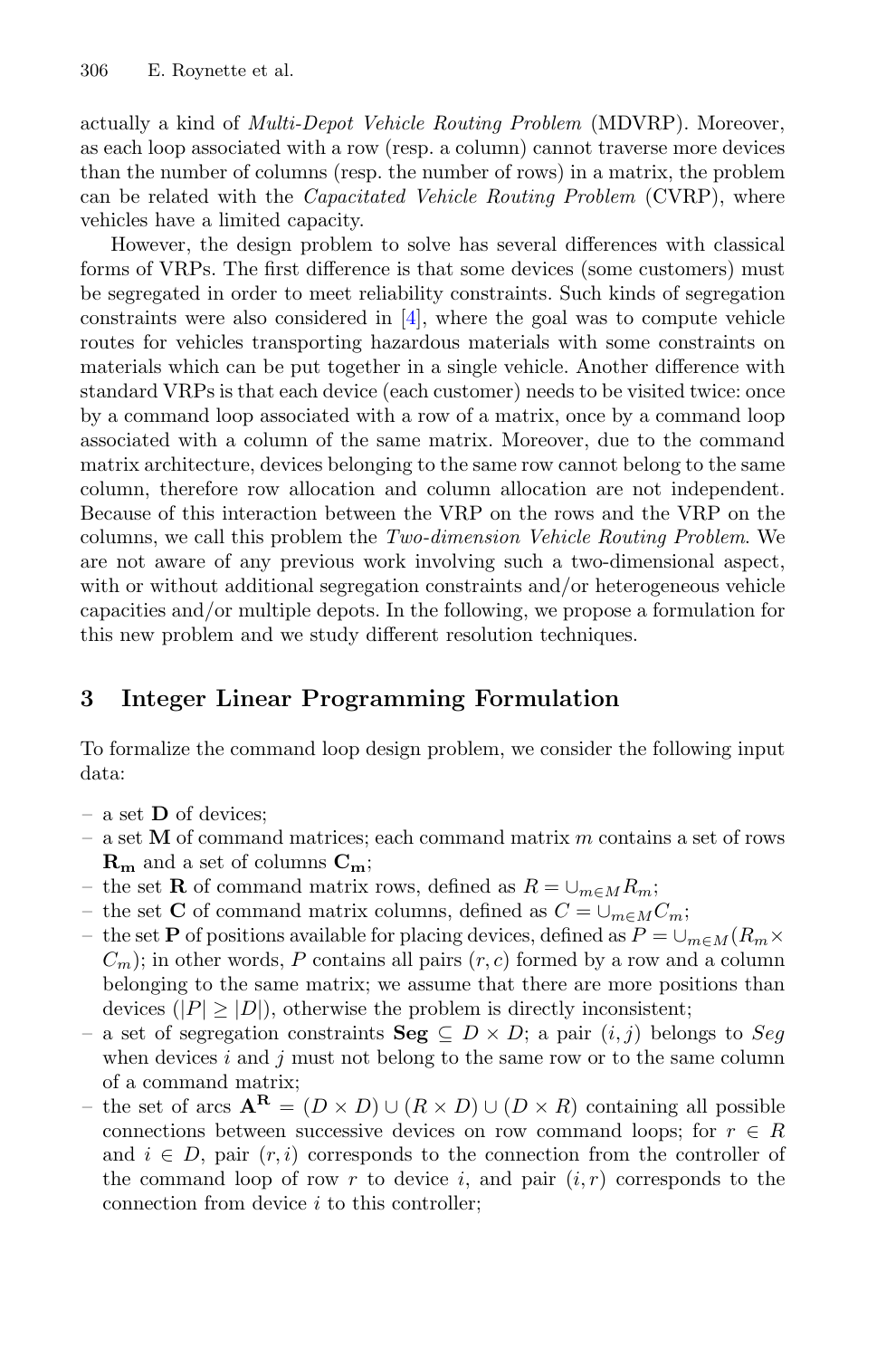- the set of arcs **<sup>A</sup><sup>C</sup>** = (<sup>D</sup> <sup>×</sup> <sup>D</sup>) <sup>∪</sup> (<sup>C</sup> <sup>×</sup> <sup>D</sup>) <sup>∪</sup> (<sup>D</sup> <sup>×</sup> <sup>C</sup>) containing all possible connections between successive devices on column command loops; for  $c \in C$ and  $i \in D$ , pair  $(c, i)$  corresponds to the connection from the controller of the command loop of column c to device i, and pair  $(i, c)$  corresponds to the connection from device  $i$  to this controller;
- a length function **L** such that for any arc  $(i, j)$  ∈  $A^R \cup A^C$ ,  $L_{ij}$  gives the length of a direct cable associated with arc  $(i, j)$ ; lengths specified by L are computed in a preprocessing step using a Floyd-Warshall algorithm on the graph which contains possible cable routes between devices.

*Matrix Allocation.* In order to model the problem, we first represent the allocation of devices to command matrices. To do this, we consider the following sets of variables:

- $-$  **pos**<sub>ip</sub>  $\in \{0,1\}$  ( $i \in D, p \in P$ ), for representing whether device i is placed in matrix position  $p$  (value 1) or not (value 0);
- **row**<sub>ir</sub> ∈ {0, 1} (*i* ∈ *D*, *r* ∈ *R*), for representing whether device *i* is placed in matrix row  $r$  (value 1) or not (value 0);
- **colic** ∈ {0, 1} (i ∈ D, c ∈ C), for representing whether device i is placed in matrix column  $c$  (value 1) or not (value 0).

Matrix allocation Constraints [1](#page-4-0) to [6](#page-4-1) are then imposed on these variables. Constraint [1](#page-4-0) expresses that a device is allocated to exactly one position in command matrices. Constraint [2](#page-4-2) expresses that each matrix position can be associated with at most one device. Constraints [3](#page-4-3) and [4](#page-4-4) define the row and the column associated with a device from the position at which this device is placed. Last, Constraints [5](#page-4-5)[–6](#page-4-1) impose that row and column choices must differ for devices which must be segregated. Note that the capacity constraints on the number of devices involved in a command loop is indirectly expressed by this set of constraints.

<span id="page-4-2"></span><span id="page-4-0"></span>
$$
\forall i \in D, \sum_{p \in P} pos_{ip} = 1 \tag{1}
$$

<span id="page-4-3"></span>
$$
\forall p \in P, \sum_{i \in D} pos_{ip} \le 1 \tag{2}
$$

<span id="page-4-4"></span>
$$
\forall i \in D, \forall r \in R, row_{ir} = \sum_{p \in P \mid p = (r, c)} pos_{ip}
$$
(3)

$$
\forall i \in D, \forall c \in C, \, col_{ic} = \sum_{p \in P \, | \, p = (r, c)} \, pos_{ip} \tag{4}
$$

<span id="page-4-5"></span><span id="page-4-1"></span>
$$
\forall r \in R, \forall (i, j) \in Seg, row_{ir} + row_{jr} \le 1 \tag{5}
$$

$$
\forall c \in C, \forall (i, j) \in Seg, col_{ic} + col_{jc} \le 1 \tag{6}
$$

*Cable Routing.* In order to represent how devices are connected to each other, i.e. in order to represent vehicle routing constraints, we introduce two sets of variables: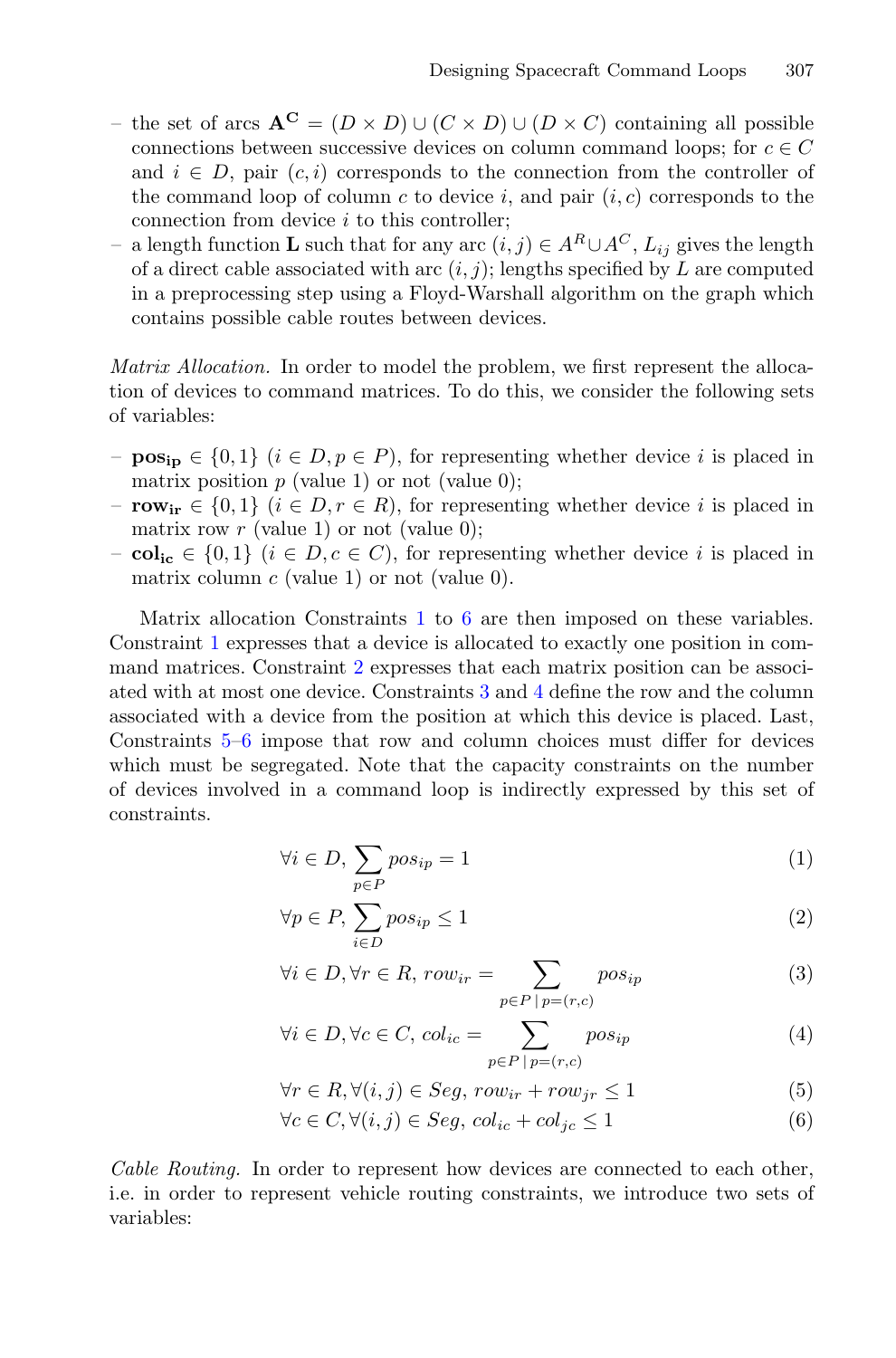- $x_{ij}^R \in \{0,1\}$  ((*i*, *j*)  $\in$  *A*<sup>*R*</sup>), for representing whether arc (*i*, *j*) is traversed for connecting  $i$  and  $j$  on a row command loop;
- $x<sub>ij</sub><sup>C</sup> ∈ {0,1} ((i,j) ∈ A<sup>C</sup>),$  for representing whether arc  $(i,j)$  is traversed for connecting  $i$  and  $j$  on a column command loop.

Constraints [7](#page-5-0) to [12](#page-5-0) are imposed on these variables. These constraints are standard constraints used for representing vehicle routing problems. Concerning row connections, Constraints [7](#page-5-0) and [8](#page-5-0) are flow constraints expressing that for each device and each row controller, there is a unique incoming connection and a unique outgoing connection. Constraint [9](#page-5-0) corresponds to sub-tour elimination, that is it forbids cable tours which do not contain any command loop controller. These sub-tour elimination constraints can be added incrementally when solving the problem, in order to avoid an exponential blow-up in the problem size. Constraints [10](#page-5-0) to [12](#page-5-0) impose similar constraints for columns.

<span id="page-5-0"></span>
$$
\forall i \in D \cup R, \sum_{j \mid (i,j) \in A^R} x_{ij}^R = 1 \tag{7}
$$

$$
\forall i \in D \cup R, \sum_{j \mid (j,i) \in A^R} x_{ji}^R = 1 \tag{8}
$$

$$
\forall S \subseteq D \text{ s.t. } S \neq \emptyset \sum_{(i,j)\in A^R \mid i,j\in S} x_{ij}^R \leq |S| - 1 \tag{9}
$$

$$
\forall i \in D \cup C, \sum_{j \mid (i,j) \in A^C} x_{ij}^C = 1 \tag{10}
$$

$$
\forall i \in D \cup C, \sum_{j \mid (j,i) \in A^C} x_{ji}^C = 1 \tag{11}
$$

$$
\forall S \subseteq D \text{ s.t. } S \neq \emptyset \sum_{(i,j) \in A^C \mid i,j \in S} x_{ij}^C \leq |S| - 1 \tag{12}
$$

*Compatibility Between Matrix Allocation and Cable Routing.* In order to represent the coupling between matrix allocation and cable routing, we introduce Constraints [13](#page-5-1) to [20.](#page-5-1) Constraints 13 and [14](#page-5-1) express that if device  $j$  is the successor of device i on the cable route associated with a row, then these two devices must be placed on the same matrix row. Constraint [15](#page-5-1) imposes that if there is a connection from the controller of the command loop of row  $r$  to device  $i$ , then  $i$ must be placed on matrix row r. Similarly, Constraint [16](#page-5-1) imposes that if device i is connected to the controller of the command loop of row  $r$ , then i must be placed on matrix row r. Constraints [17](#page-5-1) to [20](#page-5-1) impose similar specifications for columns. Note that some of these constraints are redundant.

<span id="page-5-1"></span>
$$
\forall i, j \in D, \forall r \in R, row_{ir} + x_{ij}^R \le row_{jr} + 1 \tag{13}
$$

$$
\forall i, j \in D, \forall r \in R, row_{jr} + x_{ij}^R \le row_{ir} + 1 \tag{14}
$$

$$
\forall i \in D, \forall r \in R, \, x_{ri}^R \leq row_{ir} \tag{15}
$$

$$
\forall i \in D, \forall r \in R, x_{ir}^R \le row_{ir} \tag{16}
$$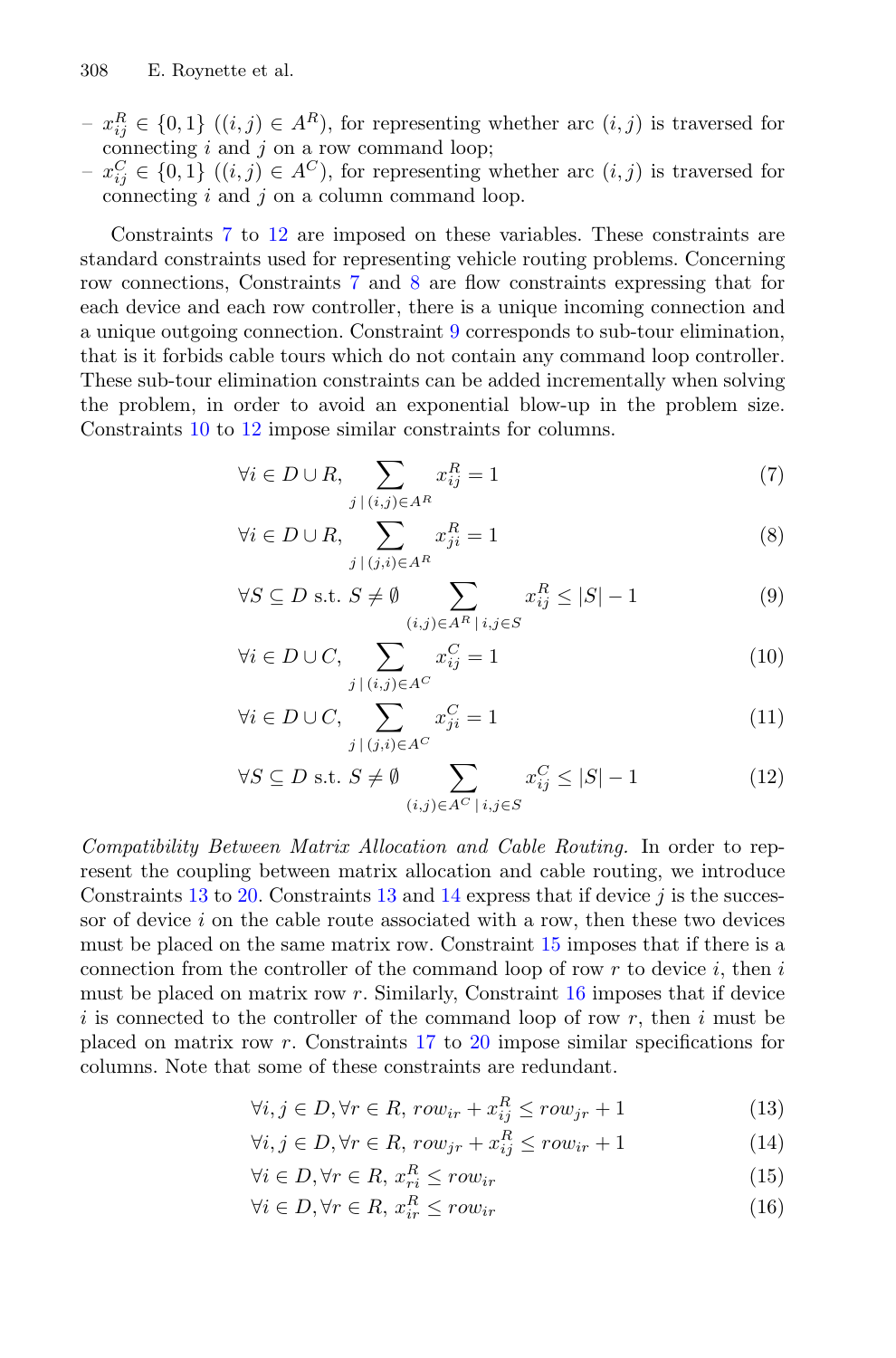$$
\forall i, j \in D, \forall c \in C, \, col_{ic} + x_{ij}^C \leq col_{jc} + 1 \tag{17}
$$

$$
\forall i, j \in D, \forall c \in C, \, col_{jc} + x_{ij}^C \leq col_{ic} + 1 \tag{18}
$$

$$
\forall i \in D, \forall c \in C, x_{ci}^C \leq col_{ic} \tag{19}
$$

$$
\forall i \in D, \forall c \in C, \, x_{ic}^C \leq col_{ic} \tag{20}
$$

<span id="page-6-0"></span>*Global Model.* From all previous elements, the global model of the problem corresponds to the following integer linear program, in which the goal is to minimize the total length used for routing cables on row command loops and column command loops:

$$
\text{minimize} \sum_{(i,j)\in A^R} x_{ij}^R L_{ij} + \sum_{(i,j)\in A^C} x_{ij}^C L_{ij} \tag{21}
$$

subject to :

Matrix allocation constraints (Constraints 1−6) Vehicle routing constraints (Constraints 7−12)

Allocation/routing compatibility constraints (Constraints 13−20)

 $pos_{in} \in \{0, 1\}$  ( $i \in D, p \in P$ )

$$
row_{ir} \in \{0, 1\} \ (i \in D, r \in R), col_{ic} \in \{0, 1\} \ (i \in D, c \in C)
$$

$$
x_{ij}^R \in \{0, 1\} \ ((i, j) \in A^R), x_{ij}^C \in \{0, 1\} \ ((i, j) \in A^C)
$$

*Resolution.* From the previous Integer Linear Program (ILP), it is possible to use standard solvers such as IBM ILOG CPLEX, by adding sub-tour elimination constraints step by step. As shown in the experiments (see Sect. [5\)](#page-12-0), this approach does not scale well, even when considering only medium size instances. This is why we also defined approximate search schemes (see Sect. [4\)](#page-7-0).

*Constraint Programming Formulation.* To model this problem, we also tried a pure Constraint Programming (CP) approach. For space limitation reasons, it is presented only at a global level. The CP model built contains:

- for each device *i* ∈ D, variables  $row_i$  ∈ R,  $col_i$  ∈ C,  $pos_i$  ∈ P, to respectively describe the row, the column, and the matrix position associated with  $i$ ;
- for each element i ∈ D∪R, one variable *rnext <sup>i</sup>* ∈ D∪R representing the index of the element following  $i$  on its row (compared to the ILP model, introduction of integer variables instead of 0/1 variables);
- for each element  $i \in D \cup C$ , one variable *cnext*<sub>i</sub> ∈ D ∪ C representing the index of the element following  $i$  on its column.

Over these variables, several basic constraints are imposed, including:

- *alldifferent* constraints over variables *posi*, to express that two devices cannot be located at the same matrix position;
- *element* constraints linking the row/column of a device with its position;
- constraints expressing that a device cannot follow itself on a row or column;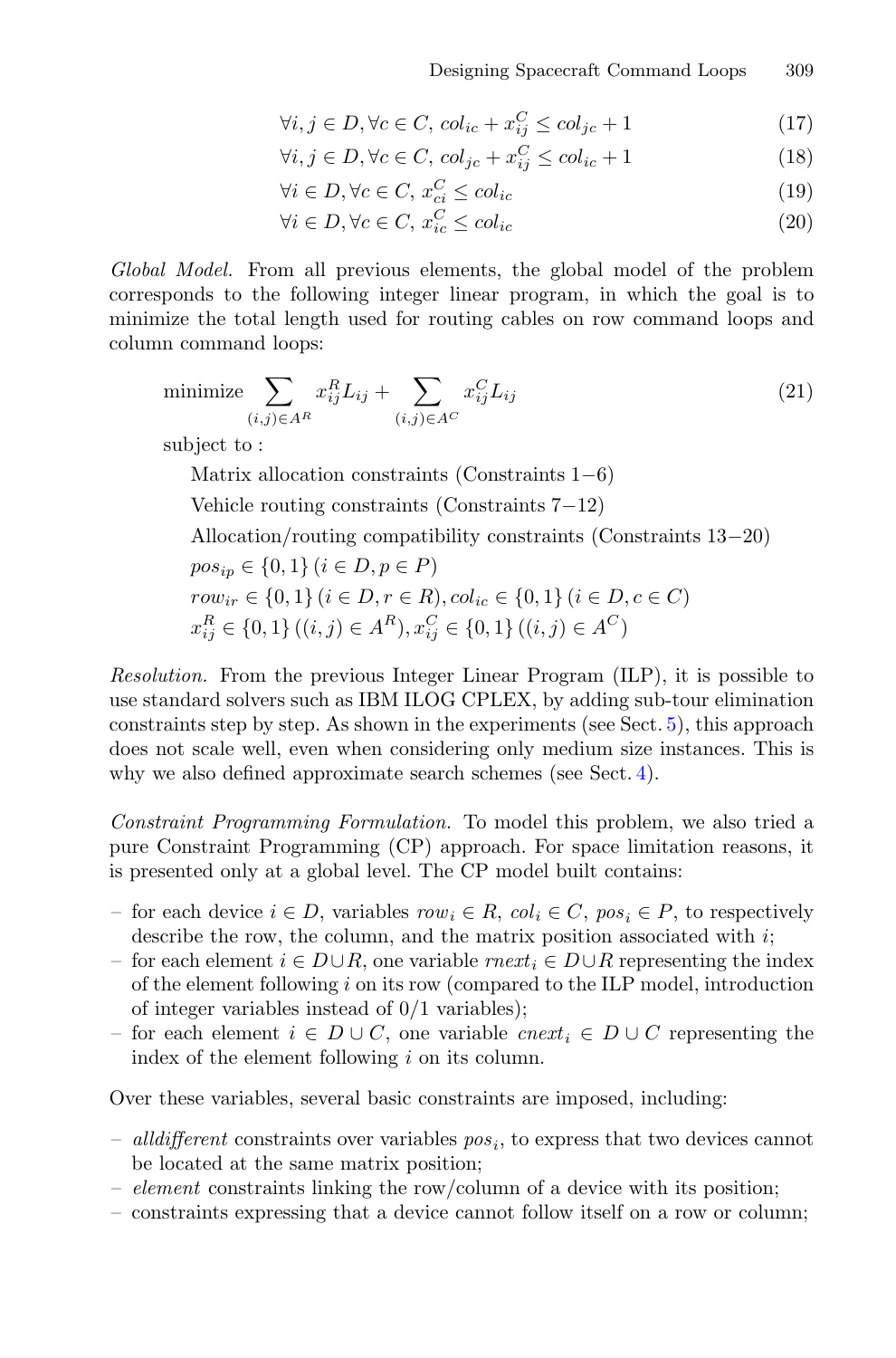- row/column segregation constraints for device pairs  $(i, j) \in Seg;$
- *element* constraints expressing that the row (resp. column) of a device i is the
- same as the row (resp. column) associated with  $mext_i$  (resp.  $cnext_i$ );
- $-$  *alldifferent* constraints over variables *rnext<sub>i</sub>* (resp. *cnext<sub>i</sub>*).

To improve the power of constraint propagation, as in existing CP models of VRPs/TSPs, the model built also contains redundant variables *rprev<sup>i</sup>* (resp.  $cprev<sub>i</sub>$ ) to represent the element which precedes i on its row (resp. on its column), together with alldifferent constraints over these variables and constraints such as  $rprev_{\text{next}_i} = i$  for every  $i \in D \cup R$ , and  $cprev_{\text{next}_i} = i$  for every  $i \in D \cup C$ .

Last, the CP model built contains a set of symmetry breaking constraints. First, for every command matrix, it is possible to impose that any row (resp. any column) in this matrix always contains more devices than the next row (resp. the next column) in the matrix. When all matrices share the same dimension, it is also possible to enforce that the number of devices in matrix  $k$  cannot be less than the number of devices in matrice  $k+1$ . Such symmetry breaking constraints were also tested for the ILP model, where they were shown to degrade the results.

Many other CP models could be considered. With the CP model developed, we managed to find solutions, but their quality was not as good as the solutions obtained with ILP, which is why we focus on ILP in the rest of the paper.

## <span id="page-7-0"></span>**4 Two Local Search Approaches**

In this section, we present the two local search algorithms we developed and which permit to find good quality solutions within limited computing times. These algorithms start from a complete assignment of the decision variables of the problem and try to iteratively improve the current solution by applying actions towards promising regions of the search space. These actions are local moves that modify the current solution to neighbor solutions. We first present the neighborhood structure which is used, and then the two metaheuristics employed for driving local moves. These two metaheuristics are Simulated Annealing (SA [\[5\]](#page-15-2)) and Iterated Local Search (ILS [\[6](#page-15-3)]).

#### <span id="page-7-1"></span>**4.1 Neighborhood Definition**

The neighborhood we consider is obtained by combining two kinds of updates:

- *command matrix updates*, which update the allocation of devices to the rows and columns of the command matrices;
- *cable routing updates*, which update the way cables are routed to cover the set of devices belonging to a same row or to a same column.

More precisely, a local move in the neighborhood is performed as follows:

– select one device d placed at a position p, select one position  $p' \neq p$  (possibly in a different matrix), and exchange the contents of  $p$  and  $p'$ ; as a result, if position  $p'$  selected for reallocating d contains a device  $d'$ , then after the move,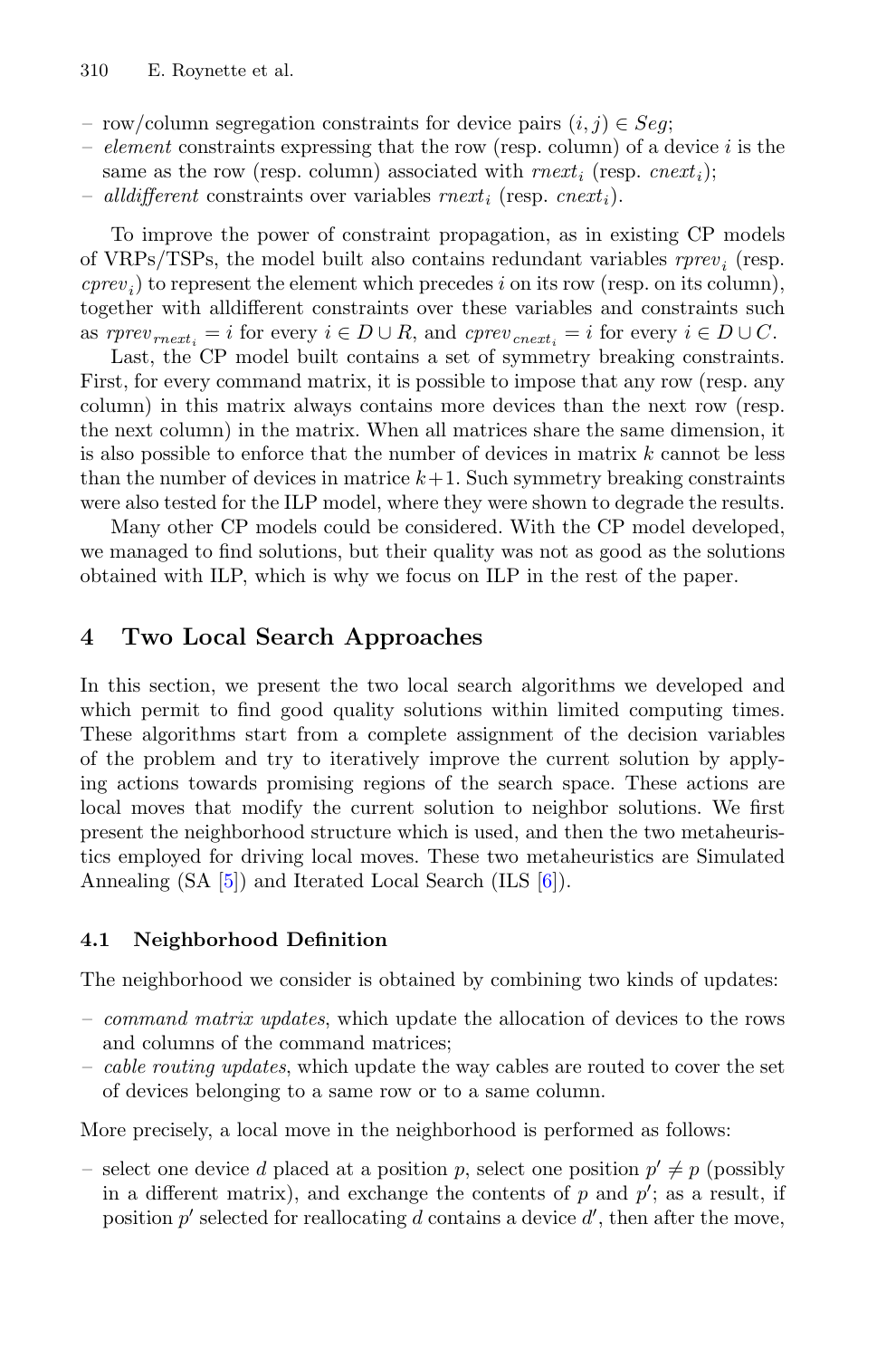position p contains device d' and position p' contains device d; if position  $p'$ contains no device, then after the move, position  $p$  contains no device and position  $p'$  contains device d;

– after the previous step, for all rows and columns whose associated set of devices is modified (at most 2 rows and 2 columns concerned), use a TSP routine for improving the routing of cables for these rows and columns.

For the second step, several strategies can be used for updating cable routes. A first possible strategy is to use a complete TSP solver for solving the TSP associated with each impacted row or column. However, this increases the duration required for performing a local move, and such a strategy is effective only for small size problems. A second possible strategy is to use a very fast mechanism which only looks for a good insertion position in cable routes for the device(s) whose rows and columns are updated (computing time linear in the maximum number of rows and columns). However, the cable routes obtained based only on such a greedy insertion rule may lead to a poor quality evaluation of the best cable routes, and therefore to a poor quality evaluation of candidate matrix updates.

To find a compromise between the speed of each move and the quality of the evaluation, we chose, after several experiments, an intermediate strategy which works well on the largest instances  $(16 \times 16 \text{ command matrices})$ . This strategy consists in running the standard *2-opt* heuristic algorithm [\[3\]](#page-15-4) on the TSP defined by each impacted row and column. Given a TSP tour  $[d_1, d_2, \ldots, d_n]$ corresponding to a routing of cables between devices, the idea in 2-opt is to remove at each step two edges  $(d_i, d_{i+1})$  and  $(d_j, d_{j+1})$  from the tour (with  $i < j$ , and to reconnect the subtours created to consider the new valid tour  $[d_1,\ldots,d_i,d_j,d_{j-1},\ldots,d_{i+1},d_{j+1},\ldots,d_n]$  (head and tail of the initial tour kept, and part between  $d_{i+1}$  and  $d_j$  traversed in the other way around). The move is accepted only if the new tour obtained is shorter, which can be evaluated in constant time. In 2-opt, such moves are applied until no more 2-opt improvement is possible. The advantage of the 2-opt algorithm is that it is known to produce good quality routings within short computing times (complexity quadratic in the number of elements to be covered by the tour). Other approximate TSP resolution schemes could be considered such as *3-opt*, *k-opt* [\[7\]](#page-15-5) or *or-opt* [\[1\]](#page-15-6). The global idea is that faster TSP search permits to do more local moves, while a better quality TSP search permits to choose the most promising local moves.

#### **4.2 Constraint Satisfaction and Criterion Evaluation**

In practice, the local search algorithm is implemented by handling integer variables instead of  $0/1$  variables as in the ILP model. For instance, instead of manipulating variables  $pos_{ip} \in \{0, 1\}$  for representing whether device i is placed at position  $p$ , we maintain integer variables  $pos<sub>i</sub>$  representing the position of device i in matrices, as in the Constraint Programming model. Also, for realizing the local search algorithms, we do not consider symmetry breaking constraints because they reduce the accessibility between some neighbor solutions in the search space.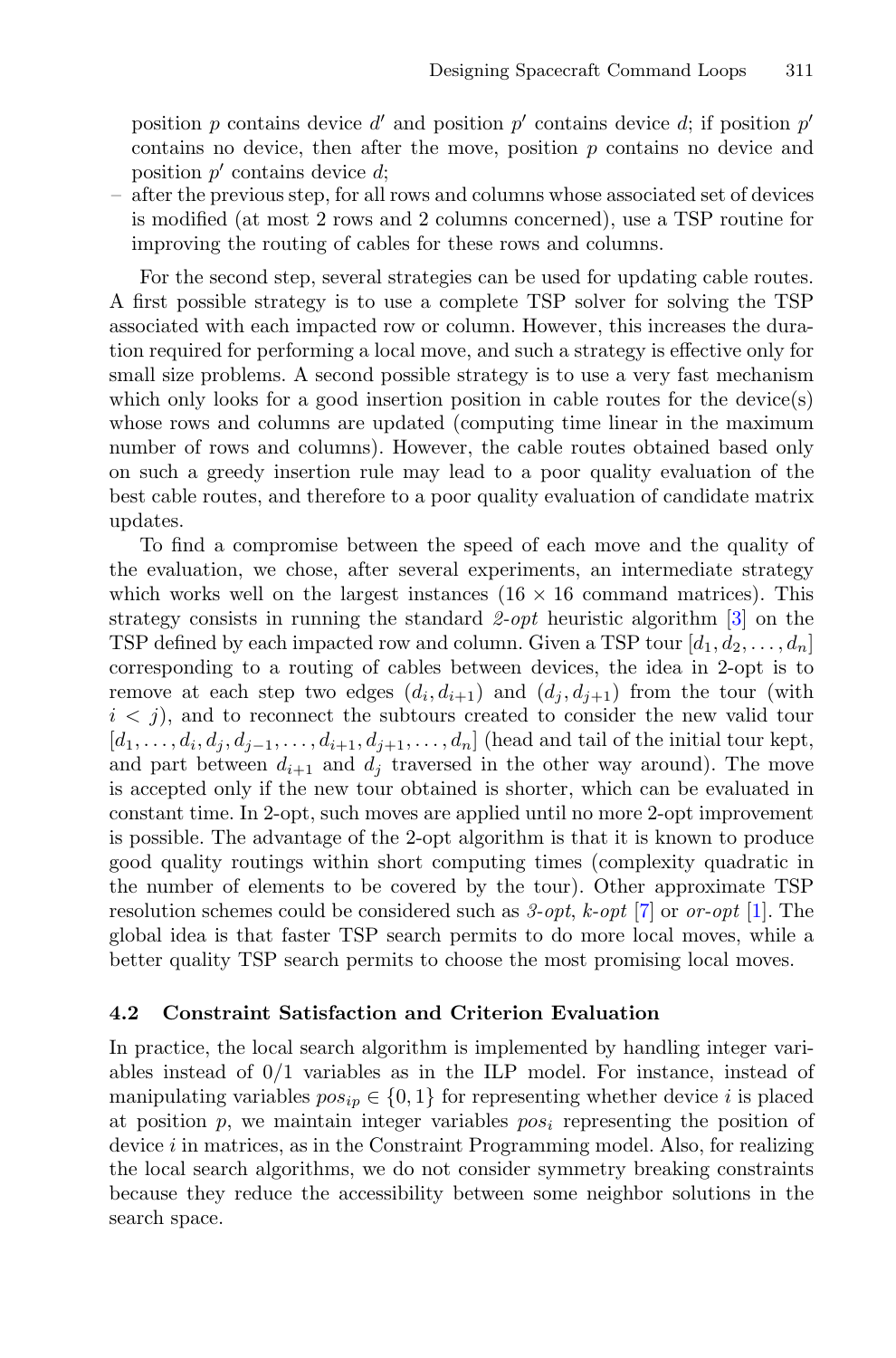A first key property of the problem considered is that if device segregation constraints are discarded (Constraints  $5-6$  $5-6$ ), then it is easy to produce a first solution which satisfies all constraints of the problem. Indeed, it suffices to put device 1 in position 1, device 2 in position 2... and so on until all devices are put in matrices, and then it is possible to run any TSP algorithm on each non empty row and column obtained to get a routing of cables.

A second key property is that the local moves introduced in Sect. [4.1](#page-7-1) preserve the satisfaction of all constraints, again except from segregation constraints whose satisfaction can be improved or deteriorated by each local move.

The satisfaction of segregation constraints being non-trivial, we relax the satisfaction of these constraints and manipulate a violation degree instead. To evaluate the overall quality of a solution, this violation degree is combined with the total cable length to get a global score. To do this, we maintain a score for each row r as:

$$
scoreRow(r) = cableLengthRow(r) + nSegViolated(r) \times SEG\_COST
$$

with *cableLengthRow*(r) the total length of cables for row r, *nSeqViolated*(r) the number of segregation constraints violated on row r, and *SEG COST* a constant factor set big enough for having the satisfaction of segregation constraints preferred to any improvement in cable length at the end of the local search. For each column c, a score  $\text{score}\text{Col}(c)$  is defined similarly, and the total score associated with a solution *sol* is given by:

$$
score(sol) = \sum_{r \in R} scoreRow(r) + \sum_{c \in C} scoreCol(c)
$$

In other words, compared to the optimization criterion defined in Eq. [21,](#page-6-0) we add a constraint violated degree to the expression of the score. The score formulation provided also shows that the score can be decomposed by rows and columns, which allows incremental evaluations to be performed when changes occur only on a small part of the problem.

#### **4.3 Simulated Annealing Metaheuristics**

To obtain good sequences of local moves with the neighborhood structure defined, it is first possible to consider a standard Simulated Annealing algorithm [\[5](#page-15-2)]. The latter corresponds to Algorithm [1.](#page-10-0) It starts from an initial solution  $s_0$  and at each step, it considers a random solution s' in the neighborhood of the current solution s. Solution  $s'$  is accepted as the new current solution if its score is better than the score of s. It is also accepted with some probability when s' deteriorates the score (see lines 6 to 8). Accepting deteriorating moves allows local minima to be escaped. The acceptance probability depends on the criterion deterioration  $\Delta$  and on the temperature parameter temp of the simulated annealing (use of the Metropolis rule  $exp(-\Delta/temp)$ ). Initially, the temperature is high and many deteriorating moves can be accepted, whereas at the end of the search the temperature is low and almost only improving moves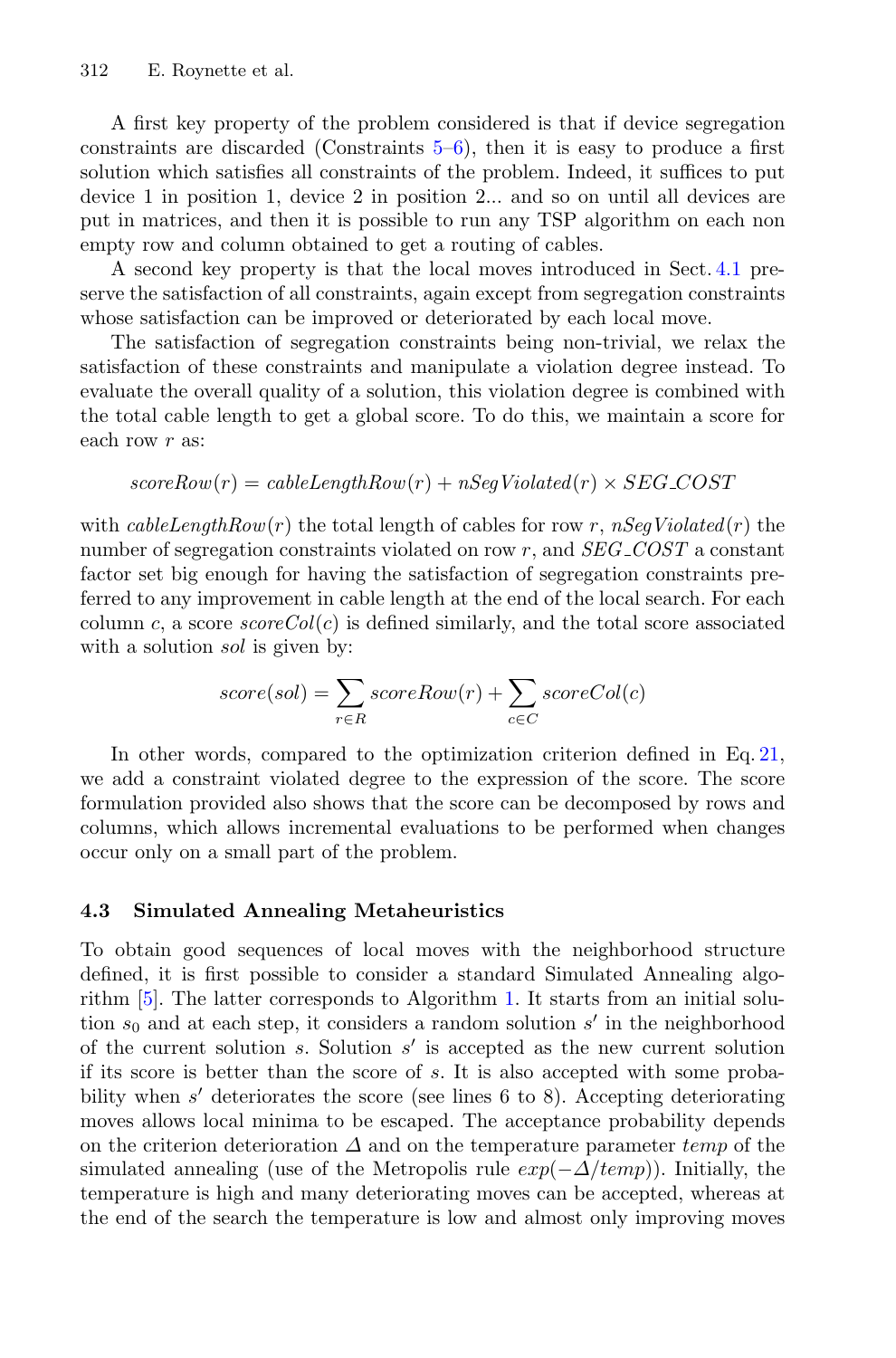are accepted. In our case, the temperature is decreased step by step: as shown in lines 4–5, several iterations are performed with the same temperature, and the time spent with a particular temperature depends on the maximum time allowed and on the number of temperature steps required. The solution returned is the best solution found during all iterations.

As usual in local search, setting good values for parameters is not straightforward. In our settings, initial temperature *initTemp* is set using a fast automatic procedure which ensures that at the first temperature step, approximately 80 % of the local moves are accepted. To obtain such a setting, we start from a low temperature and progressively increase this temperature until we estimate that 80 % of the local moves are accepted. To obtain such an estimation, we perform 10000 local moves and we compute the number of these moves which would have been accepted by the simulated annealing acceptance rule. Following experimental evaluations, decreasing factor  $\lambda$  is arbitrarily set to 0.98 and the number of temperature steps *nTempSteps* is set to 1000. Last, the maximum time allocated to the search (*MaxTime*) is left free.

**Algorithm 1.** SimulatedAnnealing(*initTemp*,λ,*nTempSteps*,*MaxTime*)

|                         | <b>Data:</b> initTemp: initial temperature, $\lambda$ : temperature reduction factor, |
|-------------------------|---------------------------------------------------------------------------------------|
|                         | $nTempSteps:$ number of temperature reduction steps, $MaxTime$ .                      |
|                         | maximum computing time allowed                                                        |
|                         | 1 tempStep $\leftarrow$ 1;                                                            |
|                         | $\mathbf{2} \ s \leftarrow firstSolution();$                                          |
|                         | 3 while $tempStep \leq nTempSteps$ do                                                 |
| $\overline{\mathbf{4}}$ | $MaxTimeStep \leftarrow tempStep \cdot (MaxTime/nTempSteps)$ ;                        |
| 5                       | while $currentTime() < MaxTimeStep$ do                                                |
| 6                       | $s' \leftarrow selectRandomNeighbour(s)$ ;                                            |
| 7                       | $\Delta \leftarrow score(s') - score(s);$                                             |
| 8                       | if $(\Delta < 0) \vee (rand() < exp(-\Delta / temp))$ then $s \leftarrow s'$ ;        |
| 9                       | $temp \leftarrow \lambda \cdot temp$                                                  |
| 10                      | $tempStep \leftarrow tempStep + 1;$                                                   |
|                         |                                                                                       |

### <span id="page-10-0"></span>**4.4 Iterated Local Search Metaheuristics**

A second approximate algorithm considered is the Iterated Local Search algorithm (ILS  $[6]$  $[6]$ ), which has already been applied to Vehicle Routing Problems  $[4]$ . This algorithm iteratively tries to find local minima in the search space. More precisely, the ILS algorithm (Algorithm [2\)](#page-11-0) iterates two phases:

- a *local search phase* during which the algorithm searches for a local optimum (lines 3 to 11);
- a *perturbation phase*, during which the local optimum found at the previous phase is perturbed by some random changes (line 12); usually, the perturbation strength must be sufficient for driving the search to another local optimum, and not too large for avoiding performing a kind of random restart.

The solution returned is the best solution found during all iterations.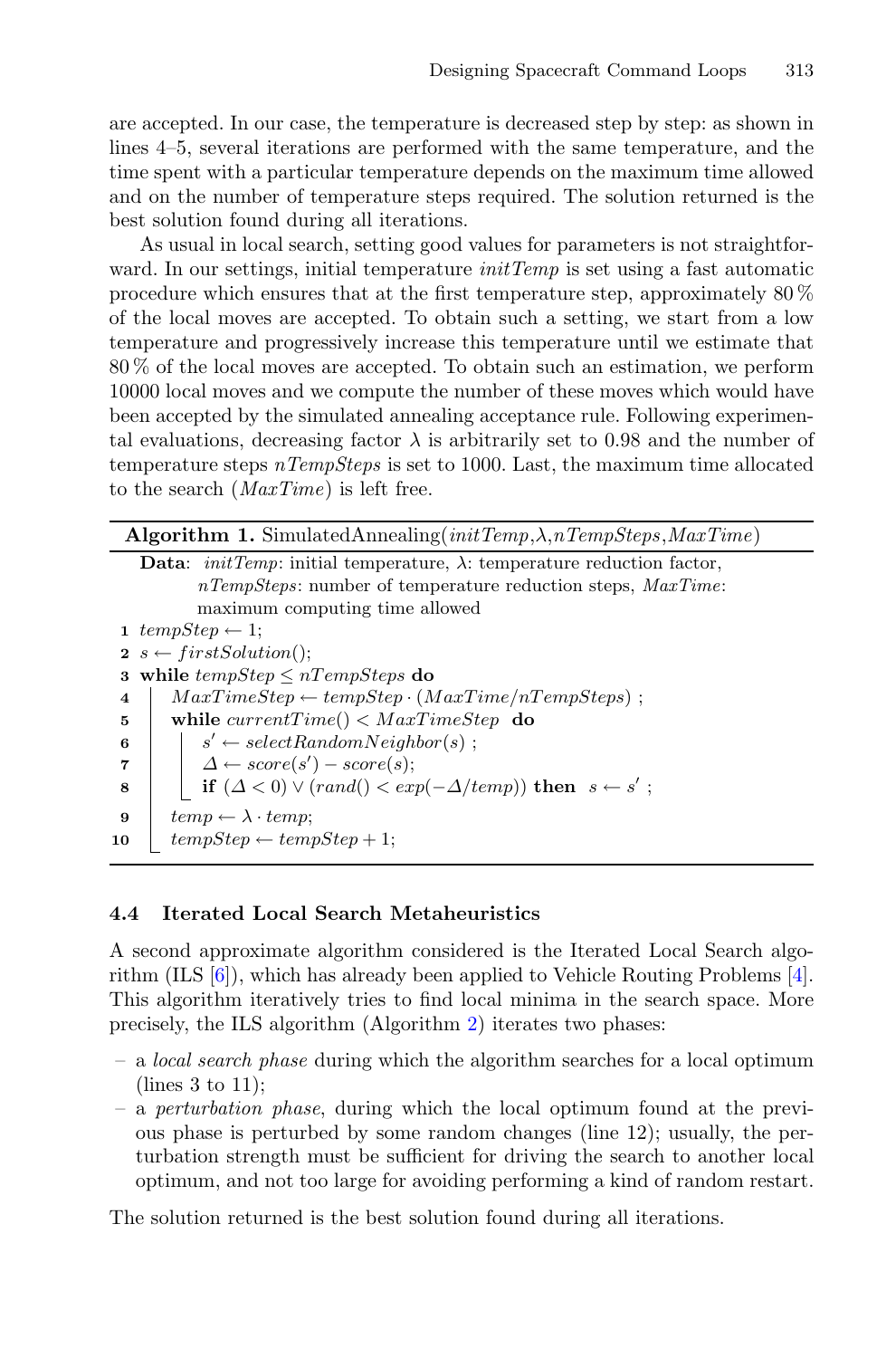*Local Search Phase Setting.* In our settings, the local search phase works on the neighborhood introduced in Sect. [4.1](#page-7-1) and tries to select at each step the best neighbor in this neighborhood. As this neighborhood can be quite large (number of neighbors quadratic in the number of matrix positions), we use a neighbor selection strategy which tests only a subset of the candidate local moves. To do this, we first evaluate for each device d a contribution  $\text{contribution}$  to the global score. This contribution is given by:

$$
contrib(d) = \operatorname{contribCableLength}(d) + \operatorname{contribSeg\,Violation}(d)
$$

with *contribCableLength*(d) the sum of the length of incoming and outgoing cables for device d on its row and its column, and *contribSegViolation*(d) the number of violated segregation constraints which involve device d times constant factor *SEG COST*.

Then, we select a device d which has the highest contribution  $contribution$ the score, and we analyze all neighbors in which  $d$  is moved to another position in command matrices (line 7). If the best neighbor found improves the global score, this best neighbor is kept as the new current solution and some device contributions are recomputed before going to the next iteration of the local search. If no best neighbor is found, then the algorithm considers another device  $d'$  not considered yet and which has the highest contribution *contrib* $(d')$ . If all devices have already been considered, then a local minimum has been reached and the ILS procedure goes on with the perturbation phase.

*Perturbation Phase Setting.* For the perturbation phase (line 12), several strategies were tested, like doing an increasing number of random moves or doing many random moves. Experiments showed that for our problem, doing just one random move often suffices to go out from a local optimum. Also, in our problem, making several random moves at each perturbation phase slows down the local search phase because it then takes more time to converge to another local optimum.

<span id="page-11-0"></span>

| <b>Algorithm 2.</b> Iterated Local Search $(maxTime)$ |                                                                       |  |
|-------------------------------------------------------|-----------------------------------------------------------------------|--|
| Data: MaxTime: maximum computation time allowed       |                                                                       |  |
|                                                       | $\mathbf{1} \ s \leftarrow firstSolution();$                          |  |
| 2 while $currentTime() < Maximum$ do                  |                                                                       |  |
| 3                                                     | $Candidates \leftarrow D$ ;                                           |  |
| $\overline{\mathbf{4}}$                               | while $(Candidates \neq \emptyset) \wedge (currentTime) < MaxTime$ do |  |
| 5                                                     | $contribMax = \max_{e' \in Candidate} contributes(t')$ ;              |  |
| 6                                                     | select d in $\{d' \in Candidates \mid contrib(d') = contribMax\};$    |  |
| 7                                                     | $s' \leftarrow selectBestNeighbour(s, d);$                            |  |
| 8                                                     | if $score(s') < score(s)$ then                                        |  |
| 9                                                     | $s \leftarrow s'$ :                                                   |  |
| 10                                                    | $C and idates \leftarrow D$ ;                                         |  |
| 11                                                    | else Remove d from <i>Candidates</i> ;                                |  |
| 12                                                    | $s \leftarrow selectRandomNeighbour(s)$ ;                             |  |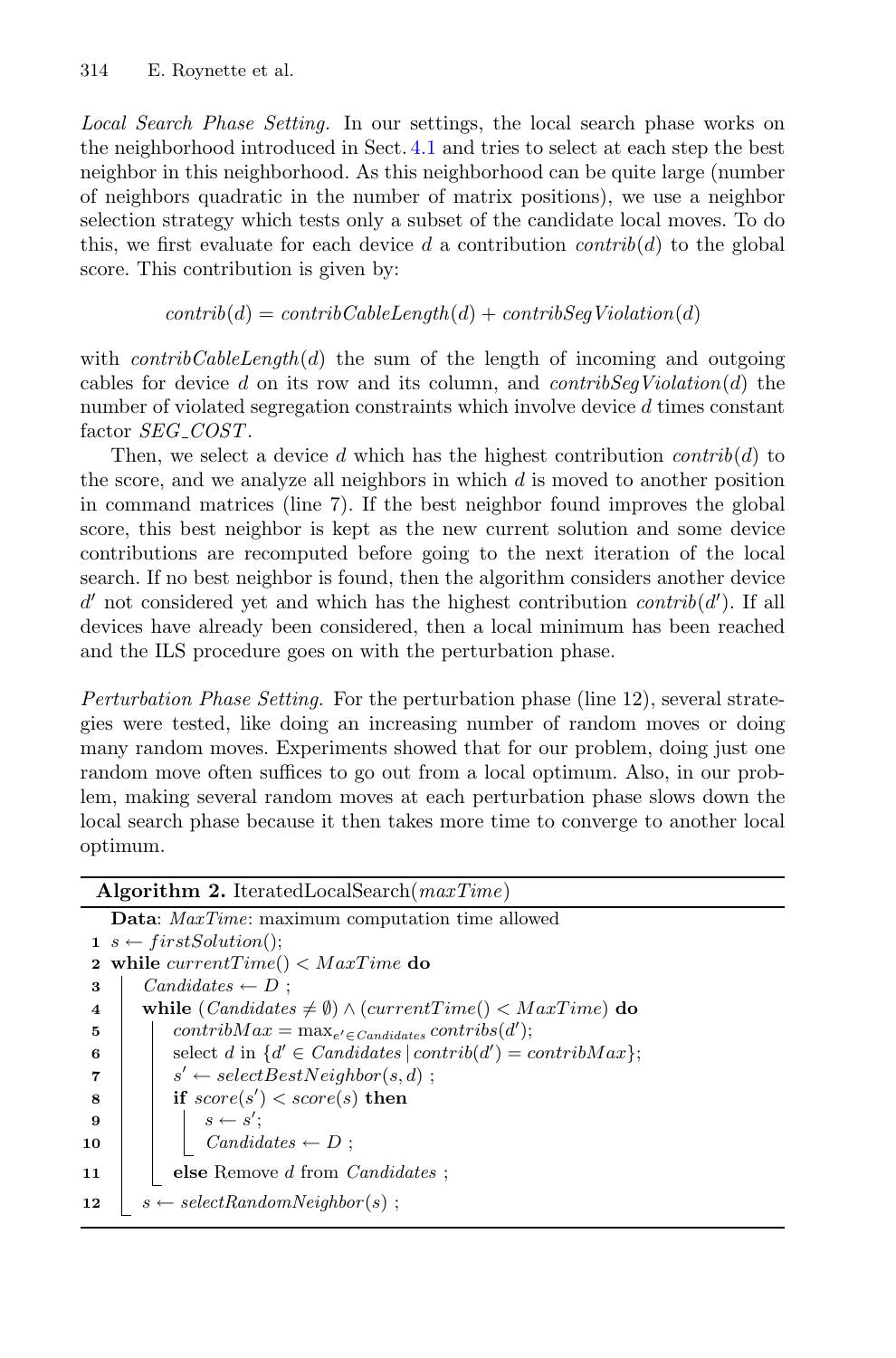### <span id="page-12-0"></span>**5 Experiments**

To compare the different resolution techniques proposed (ILP, SA, ILS), experiments were performed on real instances. We also developed a random instance generator which allowed us to test the different techniques on a wide set of realistic instances. This generator takes several parameters as an input: (1) the number of command matrices **nM** in the instance, (2) the number of rows **nRbM** and the number of columns **nCbM** in each command matrix; (3) the filling percentage of matrices **pctFill**; the number of devices in the instance generated is then automatically computed by  $nD = [petFill \cdot nM \cdot nRbM \cdot nCbM]$ ; distances between devices are generated by computing all pair shortest paths in a graph whose edge weights are given by a uniform random distribution (this way, device distances satisfy the triangle inequality, as in real instances); (4) the percentage **pctSeg** of devices which must be segregated in the instance generated; the number of segregation constraints in Seg is then given by *pctSeg* · nD (nD − 1)/2; devices to be segregated are chosen randomly using a uniform distribution. Figure [2](#page-12-1) gives an idea of how the problem becomes more and more constrained when parameters **pctFill** and **pctSeg** are increased. Such results are useful to help space engineers to define the dimensions of the command system.

*Experimental Environment.* The experimental results presented in the paper only concern randomly generated benchmarks. More precisely, for every fixed parameters settings, we generated at least 5 random instances. As shown in Figures [3,](#page-13-0) [4](#page-13-1) and [5,](#page-14-0) we also made several experiments to evaluate the sensibility to the variation of some parameters (sensibility to the maximum CPU time allowed in Fig. [5a](#page-14-0), and sensibility to the size of matrices in Fig. [5b](#page-14-0)). In a longer version, we could give more details concerning the influence of parameters settings, and also concerning the influence of algorithmic settings such as the initial temperature of the Simulated Annealing (more exploration of the search space



<span id="page-12-1"></span>**Fig. 2.** (a) Number of violated segregation constraints in the best solution found in one hour, with parameters  $nM = 2$  and  $nRbM = nCbM = 8$  (the different lines correspond to distinct values of parameter  $pctFill$ ; (b) consistency limit: no consistent solution found for instances corresponding to (pctFill, pctSeg) values located over the line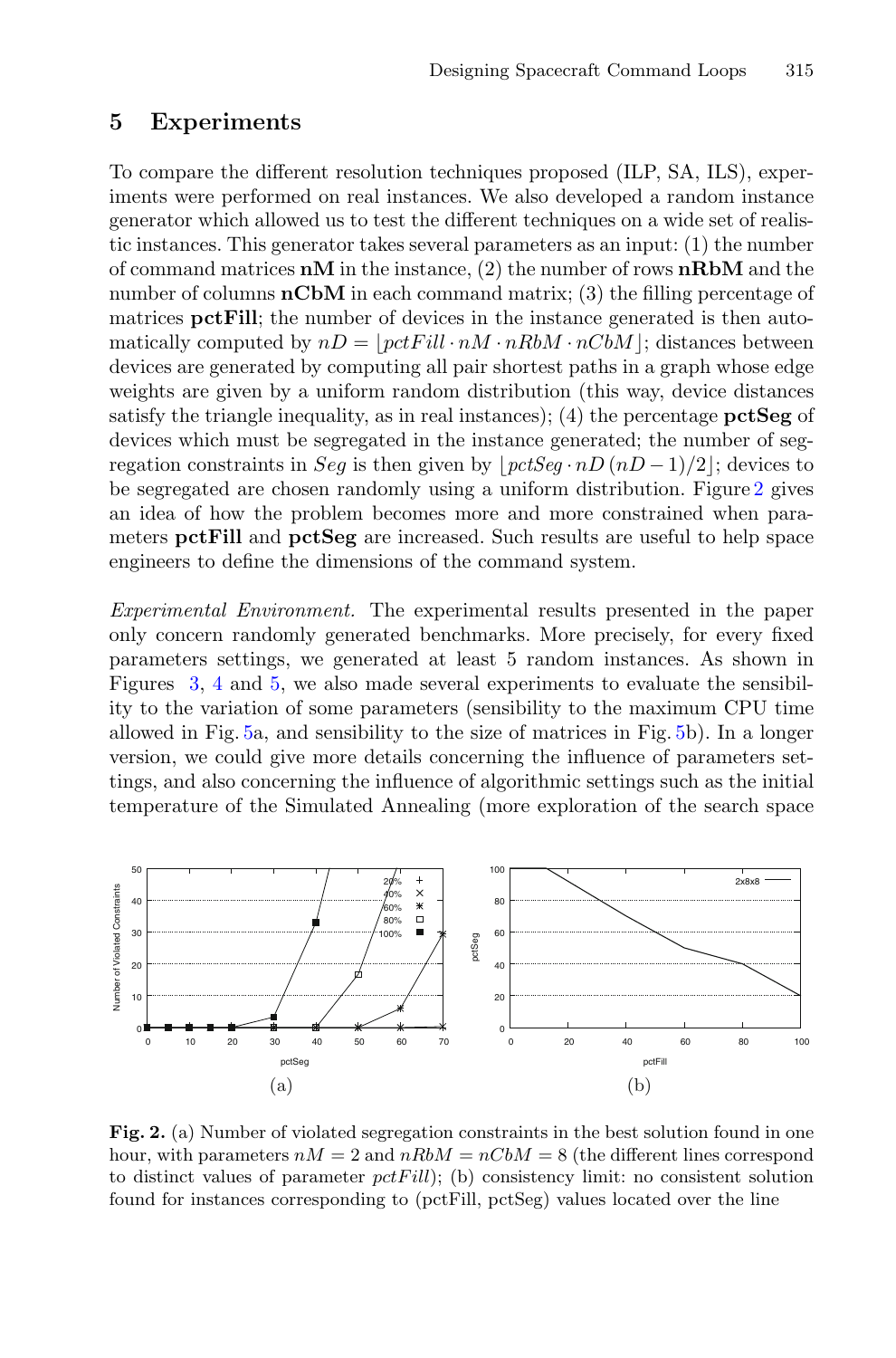with a high temperature, faster production of first solutions with a low temperature). Experiments are performed on a processor Intel Xeon CPU W3530 2,80 GHz and 16 GiB of RAM.

*Evaluation of the ILP Approach.* To evaluate the ILP model presented in Sect. [3,](#page-3-0) we used IBM ILOG CPLEX 12.5. As shown in Fig.  $3(a)$  $3(a)$ , based on the ILP model, finding optimal solutions and proving their optimality is only possible for very small instances. For example, when considering only 2 command matrices of size  $4 \times 4$ , there is already an exponential blow-up in computing times when the filling percentage increases. On this point, we believe that the two-dimension aspect of the VRP problems to solve and the segregation constraints make the search space much more combinatorial than in a standard VRP. However, the ILP approach allows us to have some optimum solutions which can be used to evaluate the efficiency of other algorithms on small instances. Such results are shown in Fig.  $3(b)$  $3(b)$ , where we can see that the solutions obtained using SA and ILS are almost optimal for problems involving only  $2 \times 2$  matrices which can



<span id="page-13-0"></span>**Fig. 3.** Some results for fixed parameters  $nM = 2$  and  $pctSeg = 10\%$ : (a) computation time required to solve the ILP model proposed for small matrix sizes and for various filling percentages; (b) comparison between ILP (bestScore), ILP LowerBound (LB), SA, and ILS: best score obtained for  $petFill = 80\%$  with a maximum computing time  $MaxTime = 300s$ 



<span id="page-13-1"></span>**Fig. 4.** (a) Evolution of the best known score during search, for parameter setting  $nM = 8, nRbM = nCbM = 16, pctFill = 80\%, pctSeq = 10\%;$  (b) zoom on (a)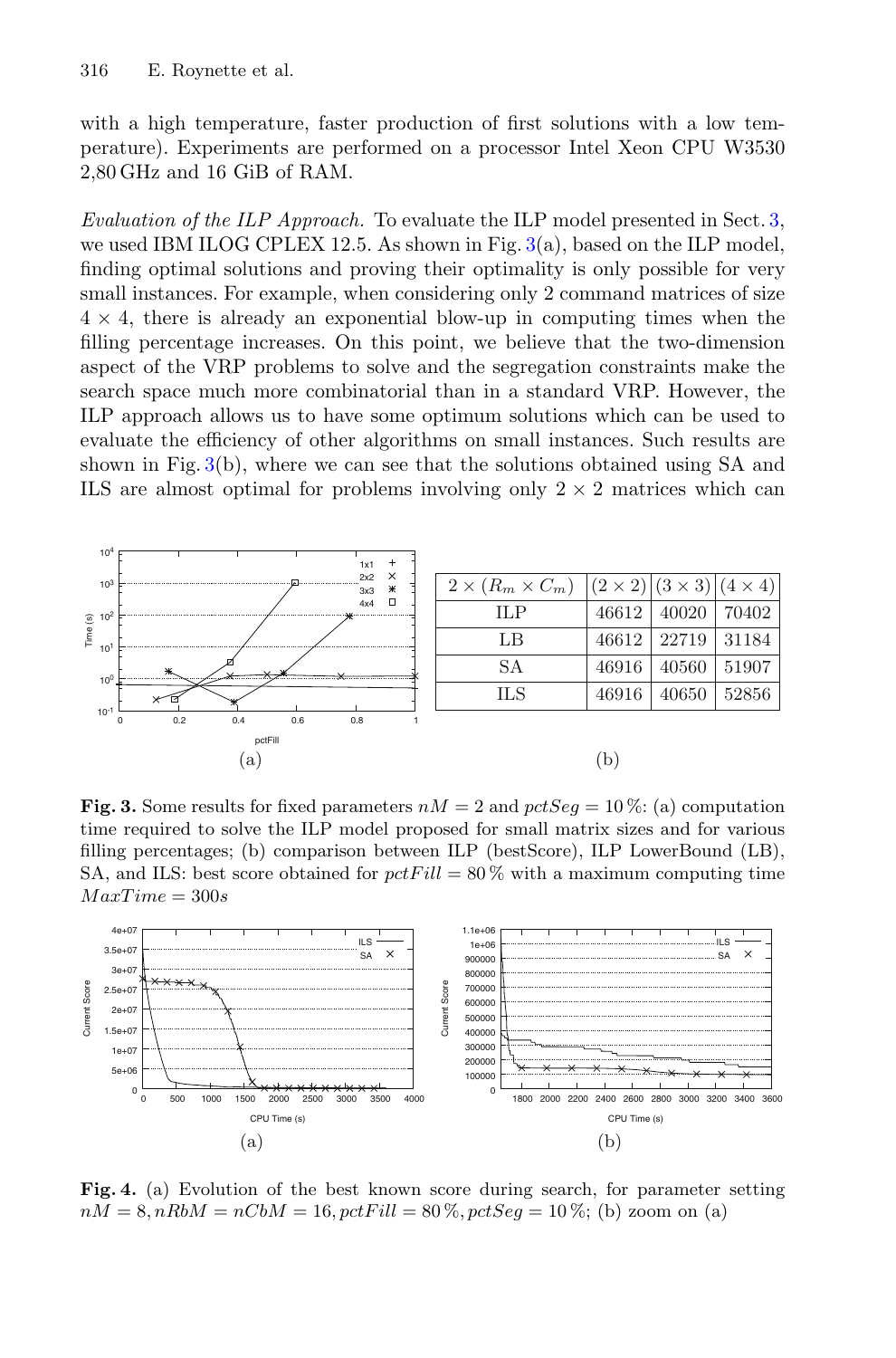be solved optimally by ILP. For matrices of size  $4 \times 4$ , Fig. [3\(](#page-13-0)b) shows that the quality of the best solution found by ILP is rather poor compared to the approximate solutions produced by SA and ILS.

*Evaluation of SA and ILS.* Compared to ILP, the SA and ILS approaches are designed for tackling medium and large instances. Figure  $4(a)$  $4(a)$  gives a first comparison between SA and ILS on a large instance involving 8 matrices of size  $16 \times 16$ . This figure shows the evolution of the score associated to the best known solution in function of the computation time. It is possible to see that ILS finds an acceptable solution faster than SA (the steep decreasing of the score corresponds to the satisfaction of all segregation constraints). However, after some computing time, when the temperature of the SA algorithm decreases, SA manages to find an acceptable solution and this solution is better than the solution provided by ILS (see Fig.  $4(b)$  $4(b)$ ). Such results can be explained by the fact that given the size of the problems considered, the convergence to a local optimum during the local search phase of ILS is rather slow, which entails that the ILS algorithm only visits a small number of local optima. On the opposite, the SA algorithm is looking first for the best area in the solution space without looking for the local optimum at each step, therefore it offers a greater diversity in the traversal of the search space.

Figure  $5(a)$  $5(a)$  shows that such conclusions are rather robust to the increase in the allowed computation time, since even for quite high values of the maximum computation time, the SA algorithm still produces better results. For low computation times, it is possible to see that ILS is still working on the satisfaction of the segregation constraints while SA is already improving the total length of cables. Additionally, Fig. [5\(](#page-14-0)b) shows that the dominance of SA over ILS increases with the size of the problem, which again means that with the settings chosen,



<span id="page-14-0"></span>**Fig. 5.** Comparison between the best solutions produced by SA and ILS: (a) in function of the maximum time allocated to the solver, for fixed parameters  $nM = 6, nRbM$  $nCbM = 16, petFill = 80\%, petSeq = 10\%$ ; (b) in function of the problem size, for fixed parameters  $nRbM = nCbM = 16, pctFill = 80\%$ ,  $pctSeq = 10\%$ . In all case, the segregation constraints are satisfied.